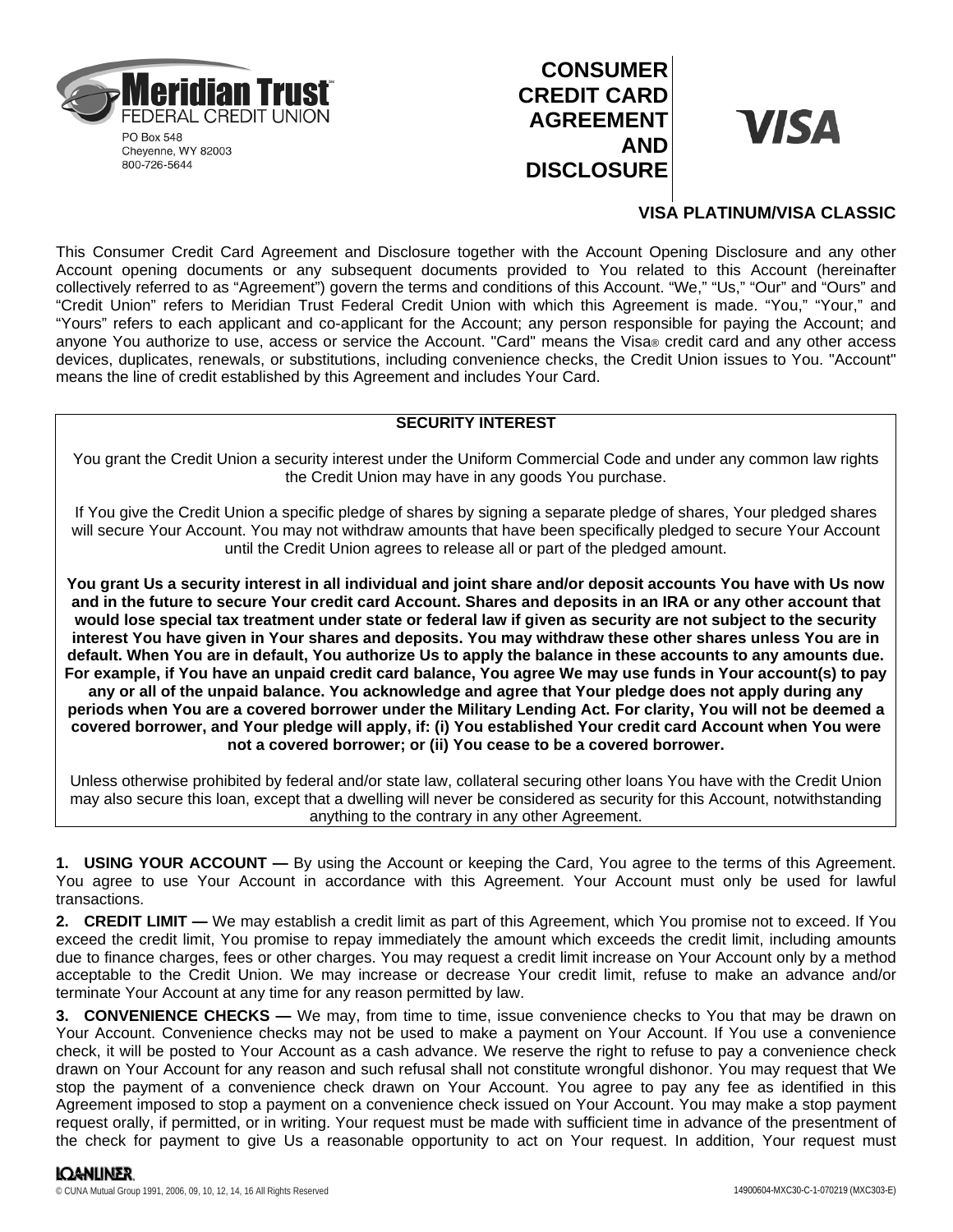accurately describe the check including the exact Account number, the payee, any check number that may be applicable, and the exact amount of the check. If permitted, You may make a stop payment request orally but such a request will expire after 14 days unless You confirm Your request in writing within that time. Written stop payment orders are effective only for six months and may be renewed for additional six month periods by requesting in writing that the stop payment order be renewed. We are not required to notify You when a stop payment order expires.

If We re-credit Your Account after paying a check over a valid and timely stop payment order, You agree to sign a statement describing the dispute with the payee, to assign to Us all of Your rights against the payee or other holders of the check and to assist Us in any legal action.

You agree to indemnify and hold Us harmless from all costs and expenses, including attorney's fees, damages, or claims, related to Our honoring Your stop payment request or in failing to stop payment of an item as a result of incorrect information provided to Us or the giving of inadequate time to act upon a stop payment request. Note: A convenience check is not a check as that term is defined under the Uniform Commercial Code. It is an advance from Your credit card Account with Us and Your stop payment rights are provided under this Agreement with Us.

**4. REPAYMENT —** You promise to repay all amounts You owe under this Agreement. Your promise to repay includes all transactions made to Your Account by You or anyone You authorize to use Your Account as well as all interest charges and fees.

For each billing period, You must pay at least the Minimum Payment Due by the Payment Due Date.

The Minimum Payment Due is 2.50% of Your total New Balance, or \$10.00, whichever is greater, plus any amount past due and any amount by which You have exceeded Your applicable credit limit. If Your total New Balance is less than \$10.00, then Your Minimum Payment Due is the amount of the total New Balance.

You may pay more frequently, pay more than the Minimum Payment Due or pay the total New Balance in full.

If You make extra or larger payments, You are still required to make at least the Minimum Payment Due each month Your Account has a balance (other than a credit balance). The Credit Union may delay replenishing Your credit limit until the date the payment is posted or the Credit Union confirms the payment has cleared.

Your payment of the required Minimum Payment Due may be applied to what You owe the Credit Union in any manner the Credit Union chooses, as permitted by applicable law. If You make a payment in excess of the required Minimum Payment Due, the Credit Union will allocate the excess amount first to the balance with the highest annual percentage rate ("APR") and any remaining portion to the other balances in descending order based on applicable APR, unless otherwise prescribed by applicable law. We may accept checks marked "payment in full" or with words of similar effect without losing any of Our rights to collect the full balance of Your Account with Us.

**5. INTEREST AND FINANCE CHARGES —** We will begin charging You interest on purchases on the date the transaction is posted to Your Account. We will begin charging You interest on cash advances and balance transfers on the date of the transaction. However, We will not charge You any interest on new purchases if Your Account had a zero or credit balance at the beginning of that billing cycle, or You paid the entire new balance on the previous cycle's billing statement by the Payment Due Date of that statement. To avoid an additional finance charge on the balance of purchases, You must pay the entire new balance on the billing statement by the Payment Due Date of that statement.

## **How We Calculate Your Balance:**

Interest charges on Your Account are calculated separately for purchases, balance transfers and cash advances ("Transaction Type"). We figure the interest charge for each Transaction Type by applying the periodic rate to each corresponding "average daily balance." To get the "average daily balance" for a Transaction Type We take the beginning balance for that Transaction Type each day, add any new transactions of that type, and subtract any unpaid interest or other finance charges and any applicable payments or credits. This gives Us the daily balance for each Transaction Type. Then, for each Transaction Type, We add up all the daily balances for the billing cycle and divide each total by the number of days in the billing cycle. This gives Us the "average daily balance" for each Transaction Type.

**6. FEES —** In addition to the periodic rate, additional fees may be imposed on Your Account. If applicable to Your Account, the fee amounts and explanations are disclosed on the Account Opening Disclosure accompanying this Agreement.

**7. FOREIGN TRANSACTIONS —** Purchases and cash advances made in foreign currencies will be debited from Your Account in U.S. dollars. The exchange rate between the transaction currency and the billing currency used for processing international transactions is a rate selected by Visa from a range of rates available in wholesale currency markets for the applicable central processing date, which rate may vary from the rate Visa itself receives or the government-mandated rate in effect for the applicable central processing date. The exchange rate used on the processing date may differ from the rate that would have been used on the purchase date or cardholder statement posting date.

A fee (finance charge) will be charged on all transactions completed in a foreign currency. All fees are calculated based on the transaction amount after it is converted to U.S. dollars. These fees are charged except where excluded. The Foreign Transaction Fee is set forth on the Disclosure accompanying this Agreement.

**8. AUTHORIZATIONS —** We do not guarantee authorization of a transaction, either by Us or by a third party, even if You have sufficient credit available. You agree that We will not be liable for failing to give an authorization. We also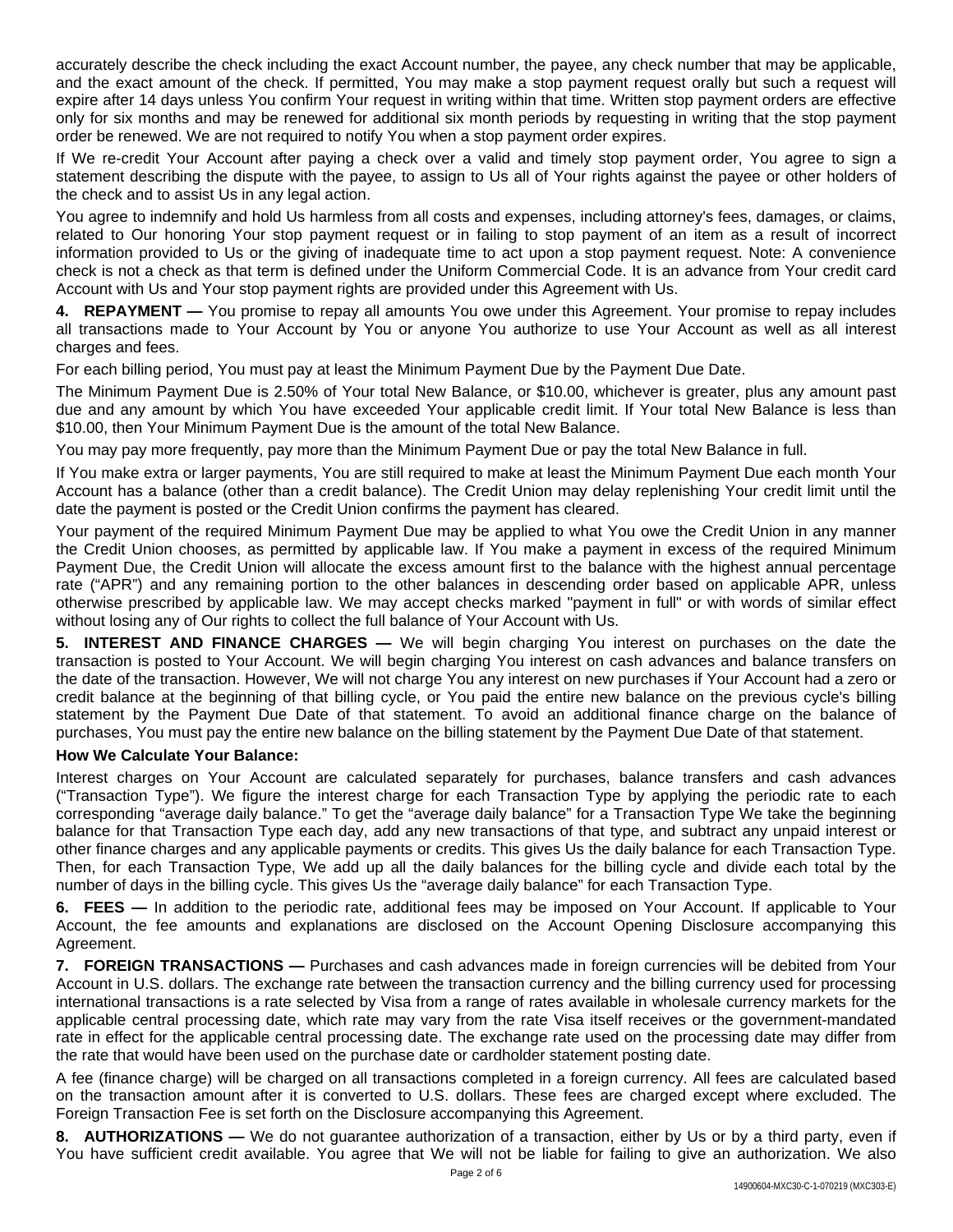reserve the right to limit the number of transactions that may be approved in one day. We reserve the right to deny certain transactions for any reason and at Our sole discretion, including for default, suspected fraudulent or unlawful activity, internet gambling or any indication of increased risk related to the transaction or the Account. You agree that We have no requirement to notify You of the specific reason We denied a transaction. If We detect unusual or suspicious activity, We may suspend Your credit privileges until We can verify the activity, or We may close the Account.

**9. INFORMATION UPDATING SERVICE AND AUTHORIZATIONS —** If You have authorized a merchant to bill charges to Your Card on a recurring basis, it is Your responsibility to notify the merchant in the event Your Card is replaced, Your Account information (such as Card number or expiration date) changes, or Your Account is closed. However, if Your Card is replaced or Your Account information changes, You authorize Us, without obligation on Our part, to provide the updated Account information to the merchant in order to permit the merchant to bill recurring charges to Your Card. You authorize Us to apply such recurring charges to Your Card until You notify Us that You have revoked authorization for the charges to Your Card.

Your Card is automatically enrolled in an information updating service. Through this service, Your updated Account information (such as Card number or expiration date) may be shared with participating merchants to facilitate continued recurring charges. Updates are not guaranteed before Your next payment to a merchant is due. You are responsible for making direct payment until recurring charges resume. To revoke Your authorization allowing Us to provide updated Account information to a merchant, please contact Us.

**10. PREAUTHORIZED CHARGES —** We may suspend preauthorized recurring charges with merchants if, for example, Your Card is lost or stolen, You default, or We change Your Account for any reason. If preauthorized recurring charges are suspended, You are responsible for making direct payment for such charges until You contact the merchant to reinstate recurring charges.

**11. DEFAULT —** You will be in default under this Agreement if You fail to pay the Minimum Payment Due by its Payment Due Date; pay by a check or similar instrument that is not honored or that We must return because it cannot be processed; pay by automatic debit that is returned unpaid; make any false or misleading statements in any credit application or credit update; file for bankruptcy; or die. You will also be in default if You fail to comply with the terms of this Agreement or any other Agreement You have with Us.

If You default, We may close Your Account and require You to pay any unpaid balance immediately, subject to applicable law. In this Agreement and on Your Credit Card Application, You gave Us a security interest in all individual or joint share and/or deposit accounts with the Credit Union and authorized Us, if You defaulted, to apply the balance in these accounts to any amounts due. You agree We may rely on Your agreement and authorization to, upon Your default, apply any balance to any amounts due on Your Account.

**12. LIABILITY FOR UNAUTHORIZED USE-LOST/STOLEN CARD NOTIFICATION —** If You notice the loss or theft of Your credit card or a possible unauthorized use of Your Card, You should write to Us immediately at 2223 Warren Ave.,, Cheyenne,, WY, 82001 or call Us at 1-888-297-3416 or outside the U.S. at 206-389-5200, seven days a week 24 hours a day or 1-800-726-5644, seven days a week 24 hours a day.

You will not be liable for any unauthorized use that occurs after You notify Us. You may, however, be liable for unauthorized use that occurs before Your notice to Us. You will have no liability for unauthorized use unless You are found to be fraudulent or negligent in the handling of Your Account or Card. In any case, Your liability for unauthorized transactions will not exceed \$50.

**13. CHANGING OR TERMINATING YOUR ACCOUNT —** As permitted by law, the Credit Union may change the terms of this Agreement and any attached Disclosure from time to time. Notice of any change will be given in accordance with applicable law. To the extent permitted by law, changes to the Agreement may apply to Your existing account balance as well as to future transactions.

**Arizona, California, Idaho, Louisiana, New Mexico, Nevada, Texas, Washington, and Wisconsin Residents -** Either You, Your spouse or the Credit Union may terminate this Agreement at any time, but termination by You, Your spouse or the Credit Union will not affect Your obligation to pay the account balance plus any finance and other charges You or Your spouse owe under this Agreement. Your obligation to pay the account balance plus any finance and other charges You owe under this agreement are subject to all applicable laws and regulations regarding repayment requirements. The Card or Cards You receive remain the property of the Credit Union and You must recover and surrender to the Credit Union all Cards upon request or upon termination of this Agreement whether by You or the Credit Union.

**Residents of all other states -** Either You or the Credit Union may terminate this Agreement at any time, but termination by You or the Credit Union will not affect Your obligation to pay the account balance plus any finance and other charges You owe under this Agreement. Your obligation to pay the account balance plus any finance and other charges You owe under this agreement are subject to all applicable laws and regulations regarding repayment requirements. The Card or Cards You receive remain the property of the Credit Union and You must recover and surrender to the Credit Union all Cards upon request or upon termination of this Agreement whether by You or the Credit Union.

**14. AUTHORIZED USERS —** Upon Your request, We may issue additional Cards for authorized users that You designate. You must notify Us in writing of any termination of an authorized user's right to access Your Account. Your notice must include the name of the authorized user and Your Account number and/or any subaccount number issued to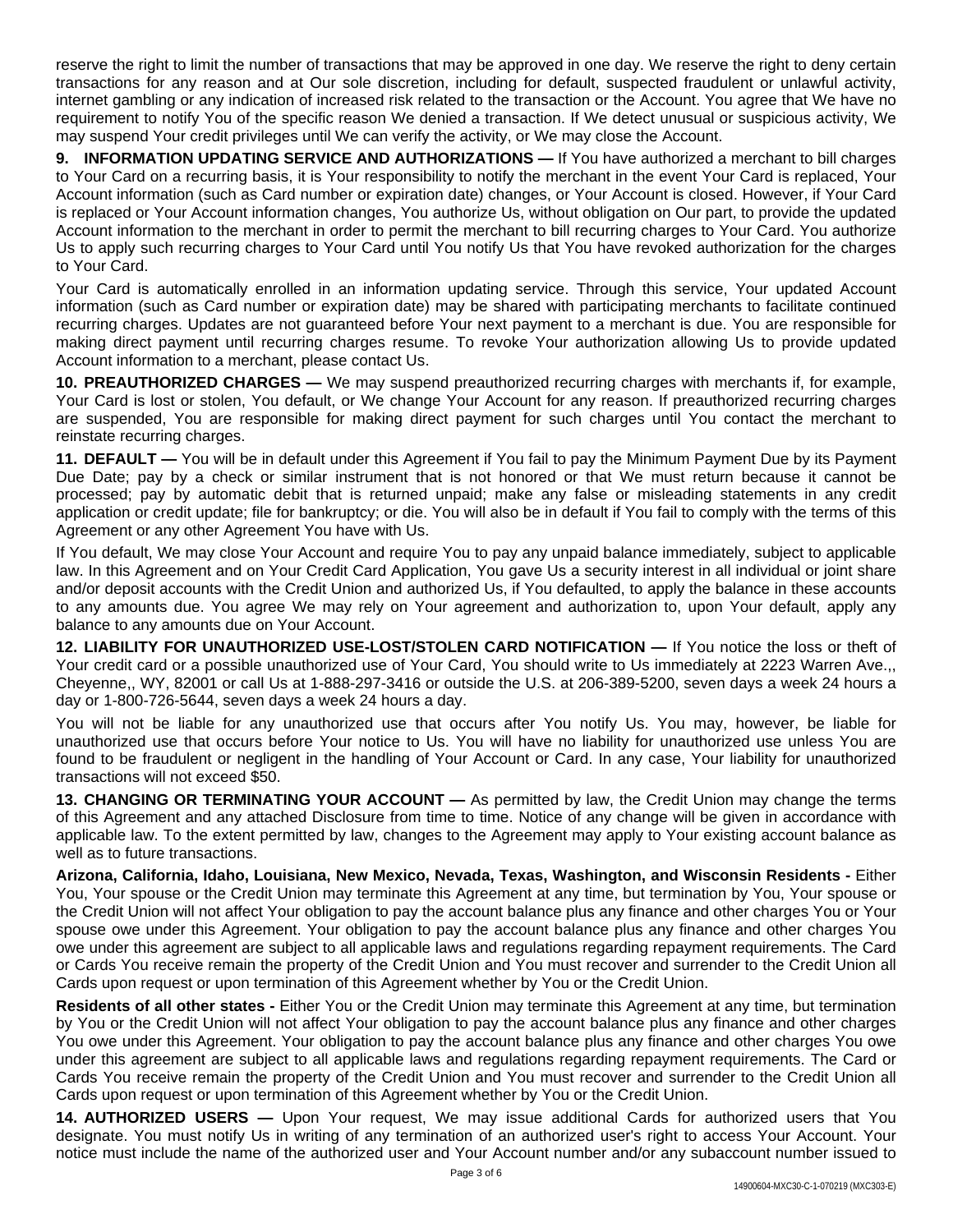the authorized user along with the authorized user's Card and any convenience or other access checks issued to the authorized user. If You cannot return the authorized user's Card or access checks and if You request Your Account to be closed, We will close Your Account and You may apply for a new Account. Alternatively, We may, at Our sole discretion, issue You a new Account number and a new Card.

**15. CREDIT REPORTS AND NOTICE OF NEGATIVE INFORMATION —** You authorize the Credit Union to obtain credit reports and any other information We may need to verify Your identity and use of the Account when opening Your Account and for any update, increase, renewal, extension, collection or review of Your Account. You authorize the Credit Union to disclose information regarding Your Account to credit bureaus and creditors who inquire about Your credit standing. We may report information about Your Account to credit bureaus. Late payments, missed payments, or other defaults on Your Account may be reflected on Your credit report.

**16. JOINT ACCOUNTS —** If this is a joint Account, each of You will be individually and jointly responsible for paying all amounts owed under this Agreement. This means that the Credit Union can require any one of You individually to repay the entire amount owed under this Agreement. Each of You authorizes the other(s) to make transactions on the Account individually. Any one of You may terminate the Account and the termination will be effective as to all of You.

**17. EFFECT OF AGREEMENT —** This Agreement is the contract which applies to all transactions on Your Account even though the sales, cash advances, credit or other slips You sign or receive may contain different terms.

**18. SEVERABILITY AND FINAL EXPRESSION —** This Agreement is the final expression of the terms and conditions of Your Account. This written Agreement may not be contradicted by evidence of any alleged oral Agreement. Should any part of this Agreement be found to be invalid or unenforceable, all other parts of this Agreement shall remain in effect and fully enforceable to the fullest extent possible under this Agreement.

**19. ILLEGAL TRANSACTIONS PROHIBITED —** You agree that You will not use Your Card for any transaction, including any type of electronic gambling transaction through the Internet, that is illegal under applicable federal, state, or local law.

Even if You use Your Card for an illegal transaction, You will be responsible for all amounts and charges incurred in connection with the transaction. This paragraph shall not be interpreted as permitting or authorizing any transaction that is illegal.

**20. APPLICABLE LAW —** The terms and enforcement of this Agreement shall be governed by federal law and the law of Wyoming.

**21. ENFORCING THIS AGREEMENT —** We can delay in enforcing or fail to enforce any of Our rights under this Agreement without losing them.

**22. COLLECTION COSTS —** If We refer collection of Your Account to a lawyer who is not Our salaried employee, You are liable for any reasonable attorney's fees We incur, plus the costs and expenses of any legal action, as further disclosed on this Agreement, or to the extent allowed by law.

**23. ASSIGNMENT —** We may assign any or all of Our rights and obligations under this Agreement to a third party.

**24. OVERDRAFT PRIVILEGE —** You agree that if, pursuant to any overdraft privilege on a Credit Union Share Draft Account, there is an overdraft of Your Share Draft Account, the amount of overdraft will be added to the outstanding balance on Your Visa Credit Card Account, subject to the finance charge provisions set forth in "INTEREST AND FINANCE CHARGES" as described for cash advances, and will be subject to all terms and conditions of this Agreement. The Visa Credit Card Account must be current and not over the credit limit for funds to transfer to the Share Draft Account. Overdrafts are not allowed for the purpose of making loan payments, including Visa Credit Card payments, at the Credit Union, ATM or in-branch teller cash withdrawals. The Share Draft Account referred to herein is also subject to a separate agreement between You and the Credit Union. Where the terms of any other agreement between You and the Credit Union conflict with the terms of this Agreement, the terms of this Agreement will control.

**25. CALIFORNIA RESIDENTS —** A married applicant may apply for a separate Account. Applicants: 1) may, after credit approval, use the credit card Account up to its credit limit; 2) may be liable for amounts extended under the plan to any joint applicant. As required by law, You are hereby notified that a negative credit report reflecting on Your credit record may be submitted to a credit reporting agency if You fail to fulfill the terms of Your credit obligations.

26. FLORIDA RESIDENTS — You (borrower) agree that, should We obtain a judgment against You, a portion of Your disposable earnings may be attached or garnished (paid to Us by Your employer), as provided by Florida **and Federal law.**

**27. MARYLAND RESIDENTS —** To the extent, if any, that Maryland law applies to Your Account, We elect to offer Your Card Account pursuant to Title 12, Subtitle 9 of the Maryland Commercial Law Article.

**28. MISSOURI RESIDENTS — Oral Agreements or commitments to loan money, extend credit or to forbear from** enforcing repayment of a debt including promises to extend or renew such debt are not enforceable. To protect **You (borrower(s)) and Us (creditor) from misunderstanding or disappointment, any Agreements We reach covering such matters are contained in this writing, which is the complete and exclusive statement of the Agreement between Us, except as We may later agree in writing to modify it.**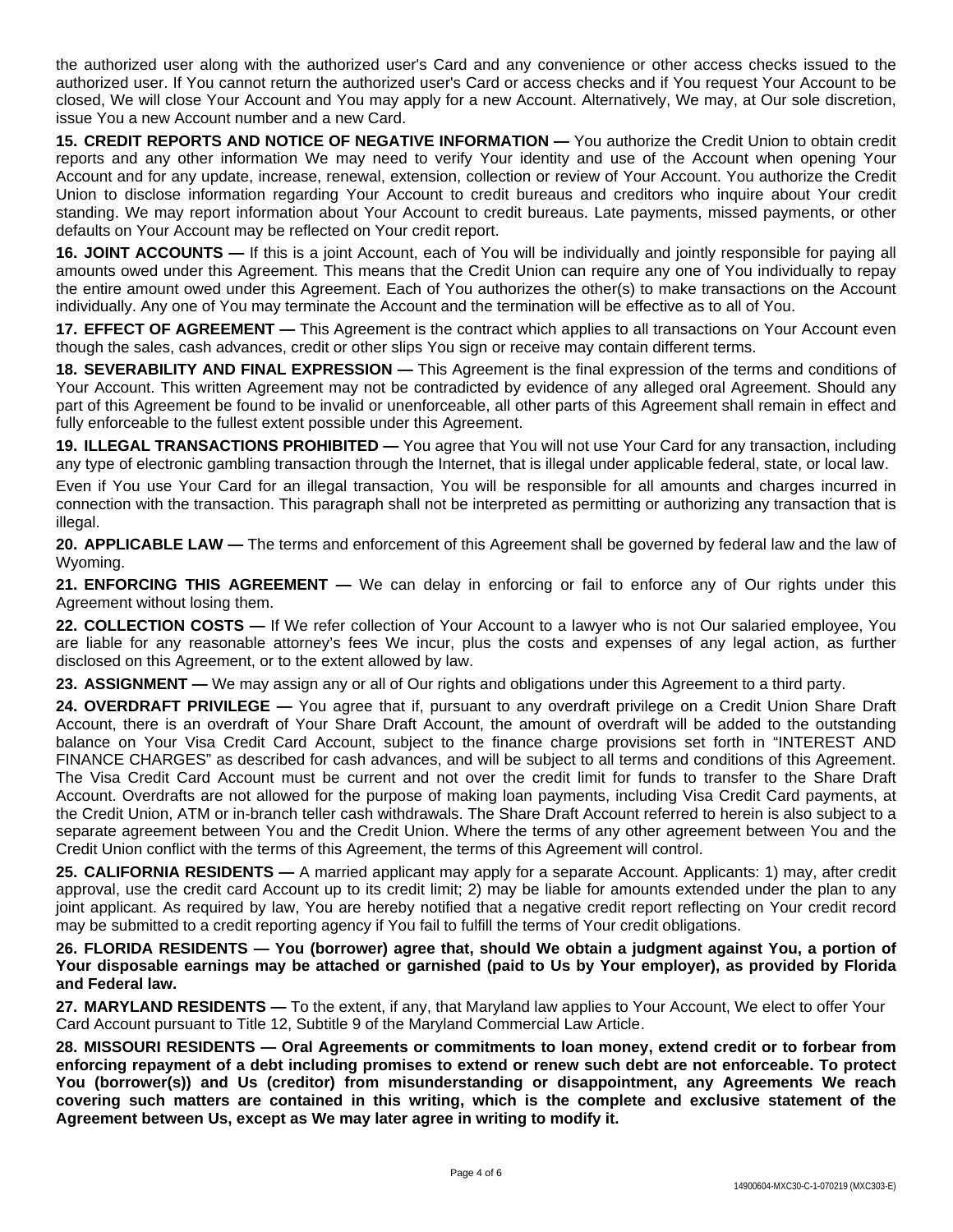**29. NEW YORK RESIDENTS —** We may obtain a credit report in connection with this Account, including for any review, modification, renewal or collections associated with this Account. Upon Your request, You will be informed whether such report was requested and, if so, the name and address of the consumer reporting agency furnishing the report. New York residents may contact the New York State Banking Department at 800.342.3736 or www.dfs.ny.gov to obtain a comparative listing of credit card rates, fees and grace periods.

**30. OHIO RESIDENTS** — The Ohio laws against discrimination require that all creditors make credit equally available to all creditworthy customers and that credit reporting agencies maintain separate credit histories on each individual upon request. The Ohio Civil Rights Commission administers compliance with this law.

**31. SOUTH DAKOTA RESIDENTS —** If You believe there have been any improprieties in making this loan or in the lender's loan practices, You may contact the South Dakota Division of Banking at 1601 N. Harrison Ave, Suite 1, Pierre, SD 57501, or by phone at 605.773.3421.

**32. WISCONSIN RESIDENTS —** If You are married, please contact Us immediately upon receipt of this Agreement at the address or phone number listed on this Agreement and provide Us with the name and address of Your spouse. We are required to inform Your spouse that We have opened an Account for You.

**33. NOTICE TO UTAH BORROWERS —** This written Agreement is a final expression of the Agreement between You and the Credit Union. This written Agreement may not be contradicted by evidence of any oral Agreement. As required by law, You are hereby notified that a negative credit report reflecting on Your credit record may be submitted to a credit reporting agency if You fail to fulfill the terms of Your credit obligations.

**34. THE FOLLOWING IS REQUIRED BY VERMONT LAW — NOTICE TO CO-SIGNER — YOUR SIGNATURE ON THIS NOTE MEANS THAT YOU ARE EQUALLY LIABLE FOR REPAYMENT OF THIS LOAN. IF THE BORROWER DOES NOT PAY, THE LENDER HAS A LEGAL RIGHT TO COLLECT FROM YOU.**